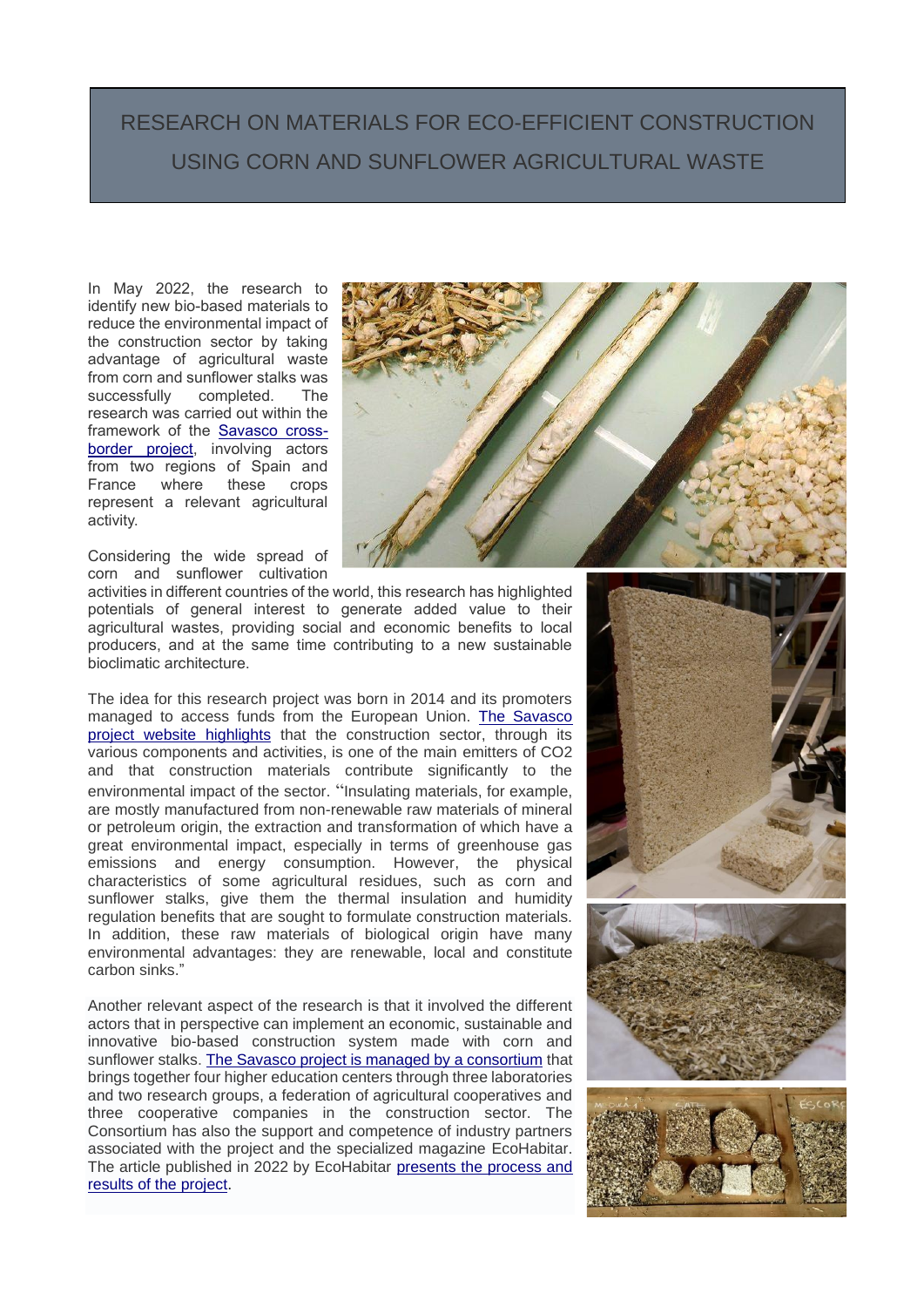Through the complex management system created between the two regions and with the input of all the participants, [the research adopted](https://www.savasco-poctefa.eu/en/project-description/)  [the following objectives and carried out the related activities:](https://www.savasco-poctefa.eu/en/project-description/)

- Develop in the territories harvesting and transformation processes for corn and sunflower stalks at a moderate cost to produce plant aggregates with controlled physicochemical characteristics.
- Formulate and characterize construction materials incorporating these plant aggregates. Taking advantage of the available industrial tools, the stems have been transformed to provide two types of vegetable aggregates from fractions of sunflower, corn and bark. The multi-physical, environmental and economic characterization of the produced vegetable aggregates has been defined.
- Thanks to the contribution of all the actors, the research designed and built two prototypes using the construction materials developed from the agricultural residues collected in the field, and based on the results obtained in the laboratories. The two prototypes, located in the two regions of France and Spain that have different climatic conditions, have been used as research tools on the thermohygric behavior and energy efficiency of materials. The prototypes have also been used as training and communication tools.
- The project evaluated, through Life Cycle Analysis, the environmental, economic and social impacts of the construction products developed. With the transdisciplinary contribution of the academy and the complementary skills of the construction companies and the group of architects, the use performance and durability of a complete eco-efficient construction solution based on corn and sunflower has been formulated, implemented and characterized. In particular, the prototypes made possible to record the variation in temperature and humidity over time to evaluate its thermal behavior, in addition to analyzing its acoustic absorption and insulation capacity and its durability.

Considering the technical results of the research, the key objective of the project was to structure the sector, linking its different actors so that at the end of the process it could be established a network in charge of the production of vegetable aggregates and its application in the construction sector in the border territories of Catalonia and Occitania.

The last stage of the work has focused on this objective and the Savasco website presents the different [events held in 2021 and 2022 in](https://www.savasco-poctefa.eu/en/events/)  [Spain and France](https://www.savasco-poctefa.eu/en/events/) to present the two prototypes and the final results of the research project. Organized by the Polytechnic University of Catalonia and the University of Toulouse, the events have been an opportunity to bring together all the players in the sector interested in biomaterials to discuss about the results obtained within the framework of the Savasco project on the use of corn and sunflower stalks for construction. At the same time, the events have been an occasion for local governments, institutions, the media and the general public invited to participate, to know more about the great advantages for all of taking advantage of these innovative ecological methods for the future.

All data collected will be used to write a recommendation booklet for farmers. A reference document for the characterization of corn and sunflower aggregates for its use in construction is also being prepared. These materials will be soon available in the Savasco Project website.

This research can inspire other territories dedicated to the cultivation of corn and sunflowers to seek ways to create a new value chain that contributes to a sector so important as bioclimatic architecture.